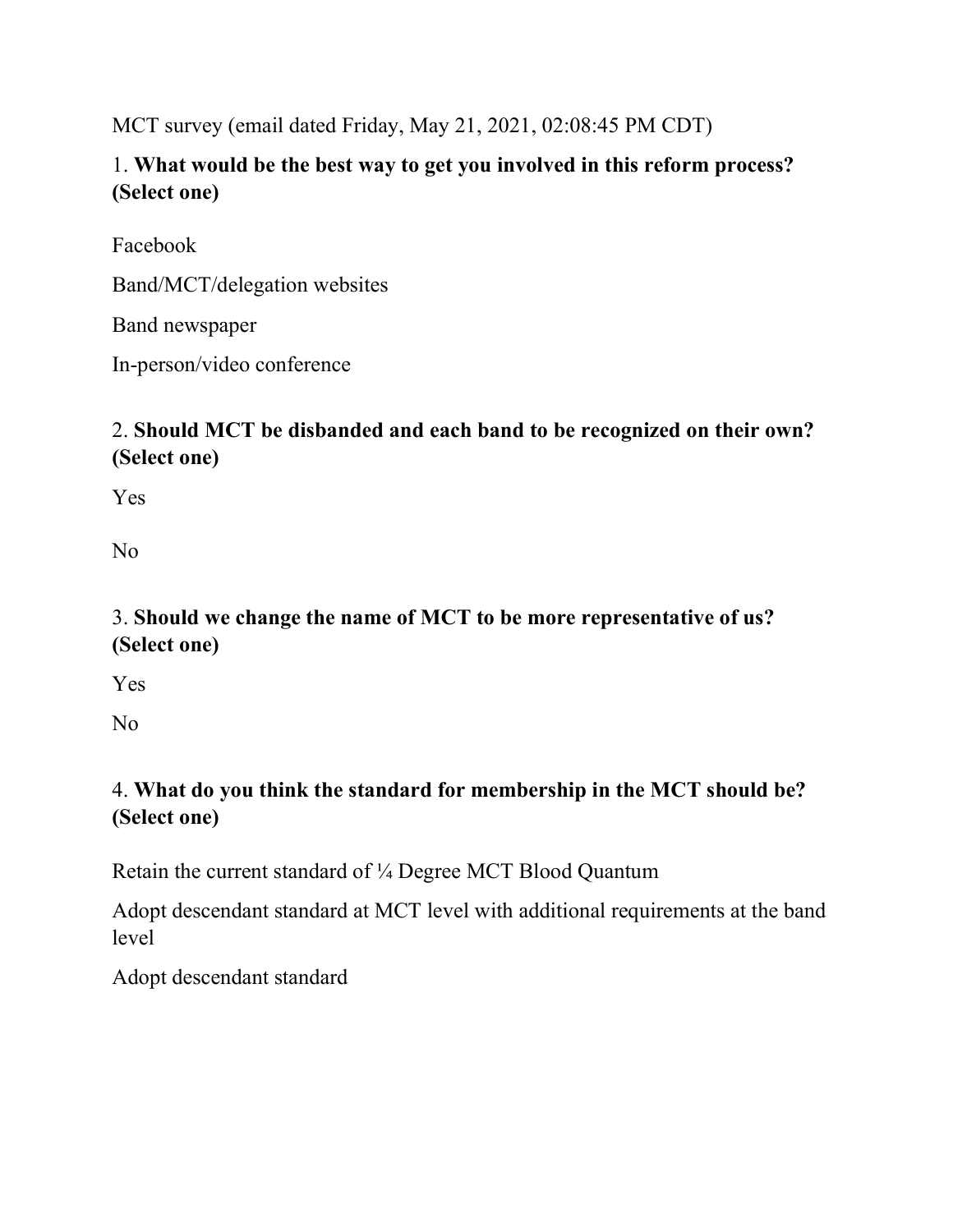## 5. TEC RESOLUTIONS: Please select resolutions you would vote for if MCT retained a ¼ Degree Blood Quantum. (Select none or more)

Include verified First Nation Anishinabe blood (Resolution 31-15)

Include verified federally recognized Anishinabe/Ojibway/Chippewa blood (Resolution 32-15)

Restore all individuals on the 1941 Base Roll to full-blood status (Draft Resolution)

## 6. How should we determine who is on the TEC? (Select one)

Bands are required to have a Chairperson and a Secretary-Treasurer to serve on the TEC as defined within the MCT constitutional statute

Each band decides what 2 people will serve on the TEC

### 7. Who should determine how a band governs itself? (Select one)

Keep band government as defined within the MCT constitutional statute

Each band governs itself at the band level (Band Constitutions), MCT concerns itself with

inter-band affairs

### 8. Should we create more separation of powers, like the US? (Select one)

Yes

No

### 9. What should we do with absentee voting? (Select one)

keeping absentee voting as is

doing away with absentee voting

limiting absentee voting to those who cannot make it back to vote